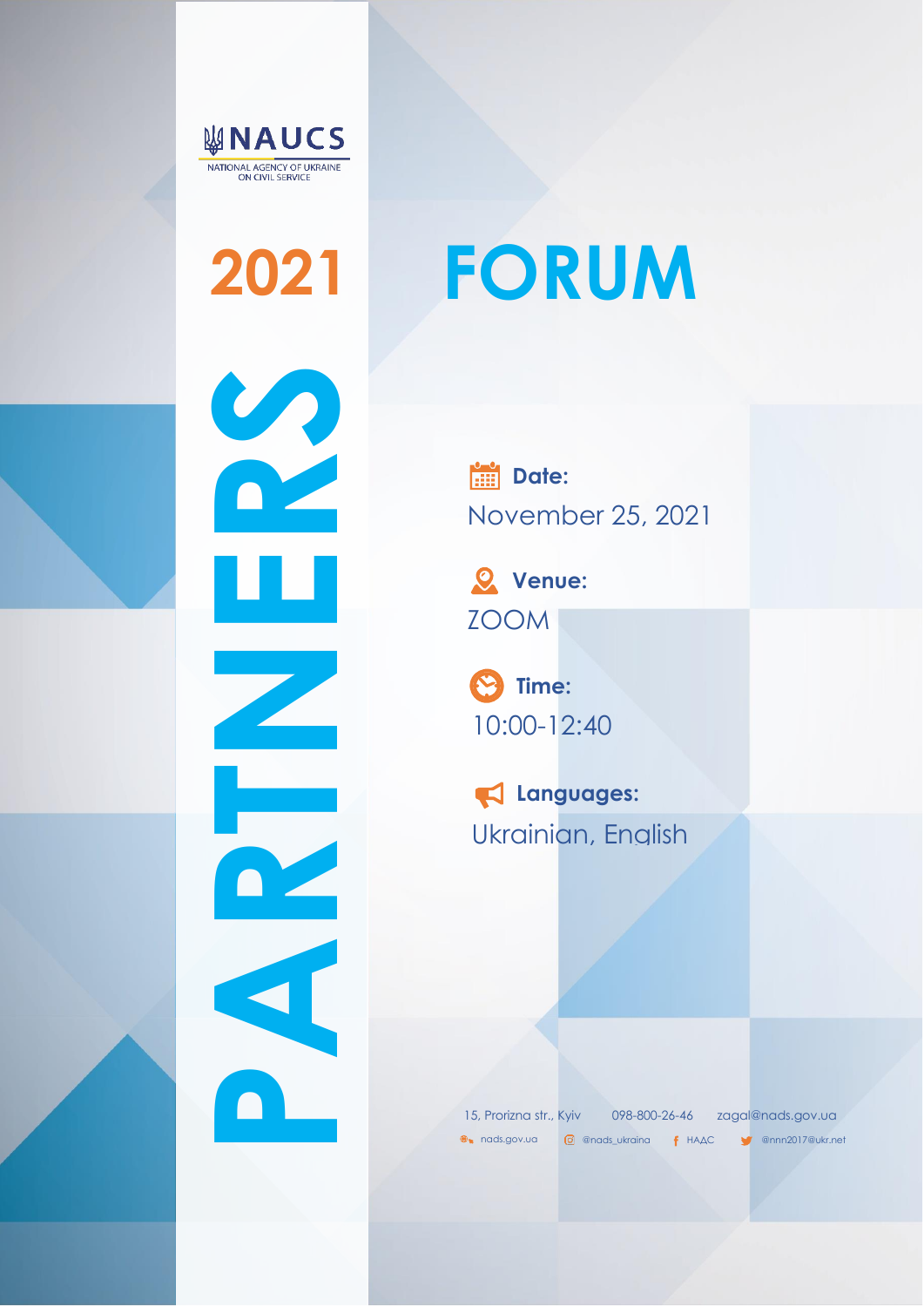## **AGENDA**

| $09:50 - 10:00$ | Registration of participants                                                                                                                                                                                                           |
|-----------------|----------------------------------------------------------------------------------------------------------------------------------------------------------------------------------------------------------------------------------------|
| $10:00 - 10:30$ | <b>INTRODUCTION</b>                                                                                                                                                                                                                    |
|                 | Nataliia ALIUSHYNA, Head of the National Agency<br>of Ukraine on Civil Service                                                                                                                                                         |
|                 | Tomasz OSTROPOLSKI, Policy Officer for<br>Decentralisation and Sectoral Reform of the<br>Delegation of the European Union to Ukraine                                                                                                   |
|                 | Pieter van VLIET, Deputy Head of Mission,<br>Netherlands Embassy                                                                                                                                                                       |
|                 | Henrik VILLADSEN, Ambassador, the OSCE Project<br>Co-ordinator in Ukraine                                                                                                                                                              |
|                 | Dafina GERCHEVA, UNDP Ukraine Resident<br>Representative                                                                                                                                                                               |
|                 | Michael J. McCARTHY, Acting Technical Director of<br>the PROTECT Project                                                                                                                                                               |
|                 | Galyna MESHCHERYAKOVA, Project Manager of the<br>UN Women in Ukraine                                                                                                                                                                   |
|                 | <b>Alina TATARENKO, Head of Democratic Governance</b><br>Division, DGII: Directorate General of Democracy of<br>the Council of Europe                                                                                                  |
|                 | <b>Bastian VEIGEL, GIZ-Programme Director of U-LEAD</b><br>with Europe                                                                                                                                                                 |
| $10:30 - 10:50$ | <b>OBJECTIVES AND PRIORITIES OF NAUCS ACTIVITY</b><br><b>AND KEY AREAS OF INTERACTION</b>                                                                                                                                              |
|                 | <b>Nataliia ALIUSHYNA, Head of the National Agency of</b><br>Ukraine on Civil Service                                                                                                                                                  |
|                 | New models of human resources management on<br>П<br>the civil service and local governments;<br>Strengthening the capacity of the professional<br>$\Box$<br>training system of civil servants and local self-<br>government officials; |
|                 | Development of digitalization culture on the civil<br>service;<br>A new model of remuneration based on job<br>classification.                                                                                                          |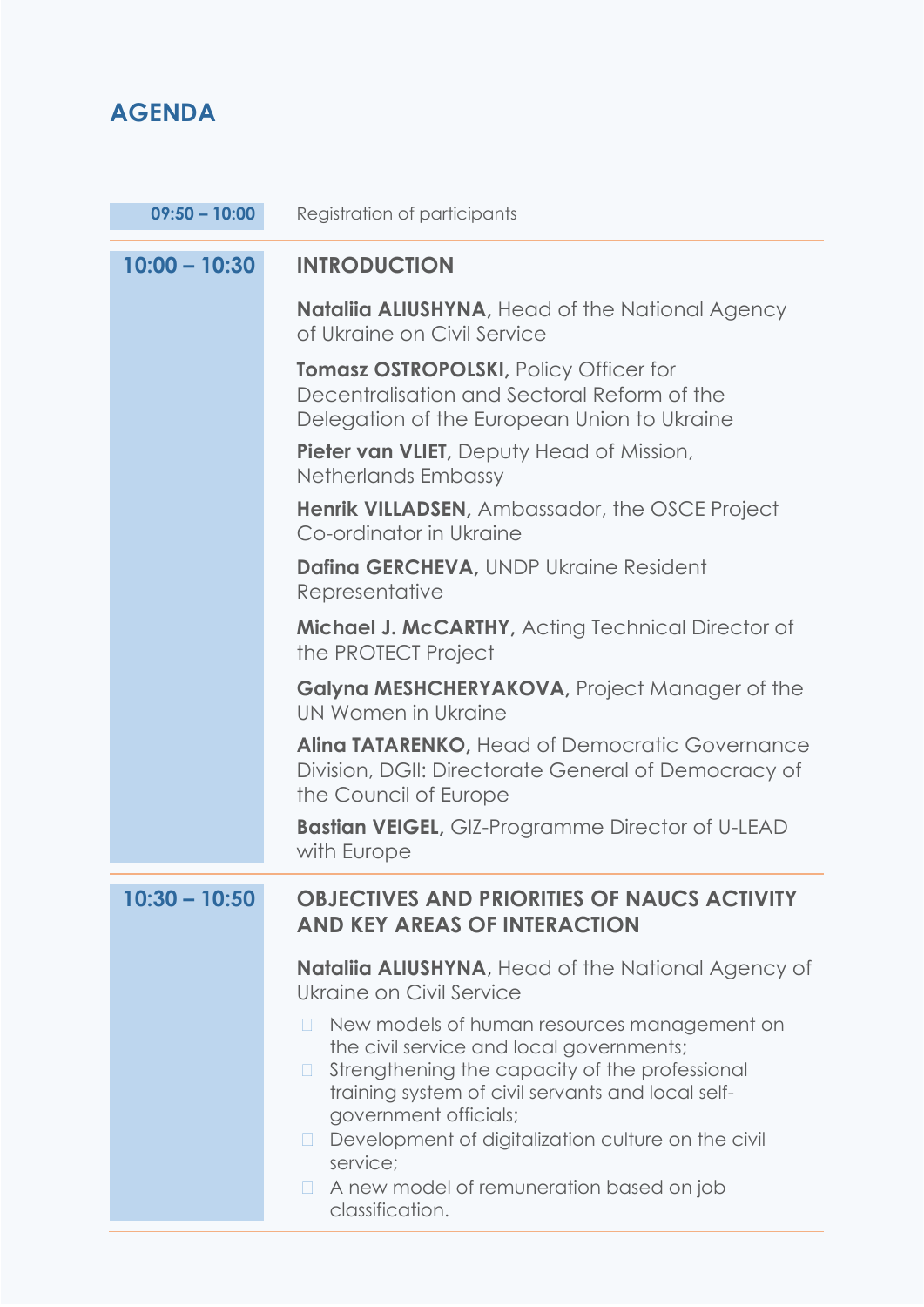| $10:50 - 12:00$ | <b>ACHIEVEMENTS AND FOLLOWING STEPS OF</b><br><b>COOPERATION</b>                                                                                                                       |
|-----------------|----------------------------------------------------------------------------------------------------------------------------------------------------------------------------------------|
|                 | Lech MARCINKOWSKI, Leader of the professional<br>team for Public Service and HRM of the SIGMA<br>Programme                                                                             |
|                 | Alikhan BAIMENOV, Chairman of the Steering<br>Committee of the Astana Civil Service Hub                                                                                                |
|                 | <b>Ugis SICS, Project Manager of the EU Project "Support</b><br>to Comprehensive Reform of Public Administration in<br>Ukraine" (EU4PAR)                                               |
|                 | Ganna GERASYMENKO, UN Women Programme<br>Analyst                                                                                                                                       |
|                 | Oksana KISELYOVA, Project Manager for "European<br>Union for Gender Equality: Reform Support Service"                                                                                  |
|                 | <b>Olena YENA, Women Lead Program Director of the</b><br>National Democratic Institute                                                                                                 |
|                 | <b>Olena MAKSIMOVA, Deputy Director/ Project</b><br>Coordinator of the Regional Representative Office of<br>Hanns Seidel Foundation in Ukraine, the Republic of<br>Moldova and Romania |
|                 | <b>Olga VOITOVYCH, National Project Officer at the</b><br>OSCE Project Co-ordination in Ukraine                                                                                        |
|                 | <b>Andriy GUK, Manager of the Council of Europe</b><br>"Enhancing decentralisation and public<br>administration reform in Ukraine"                                                     |
|                 | Victoria VDOVYCHENKO, Team Leader of the ANP-<br>NATO of the PROTECT Project                                                                                                           |
|                 | Igor OSYKA, Deputy Chief of Support to Anti-<br>Corruption Champion Institutions (SACCI)<br>Program in Ukraine                                                                         |
|                 |                                                                                                                                                                                        |

## **12:00 – 12:10 TAKE-AWAYS AND CONCLUSIONS**

**Nataliia ALIUSHYNA,** Head of the National Agency of Ukraine on Civil Service